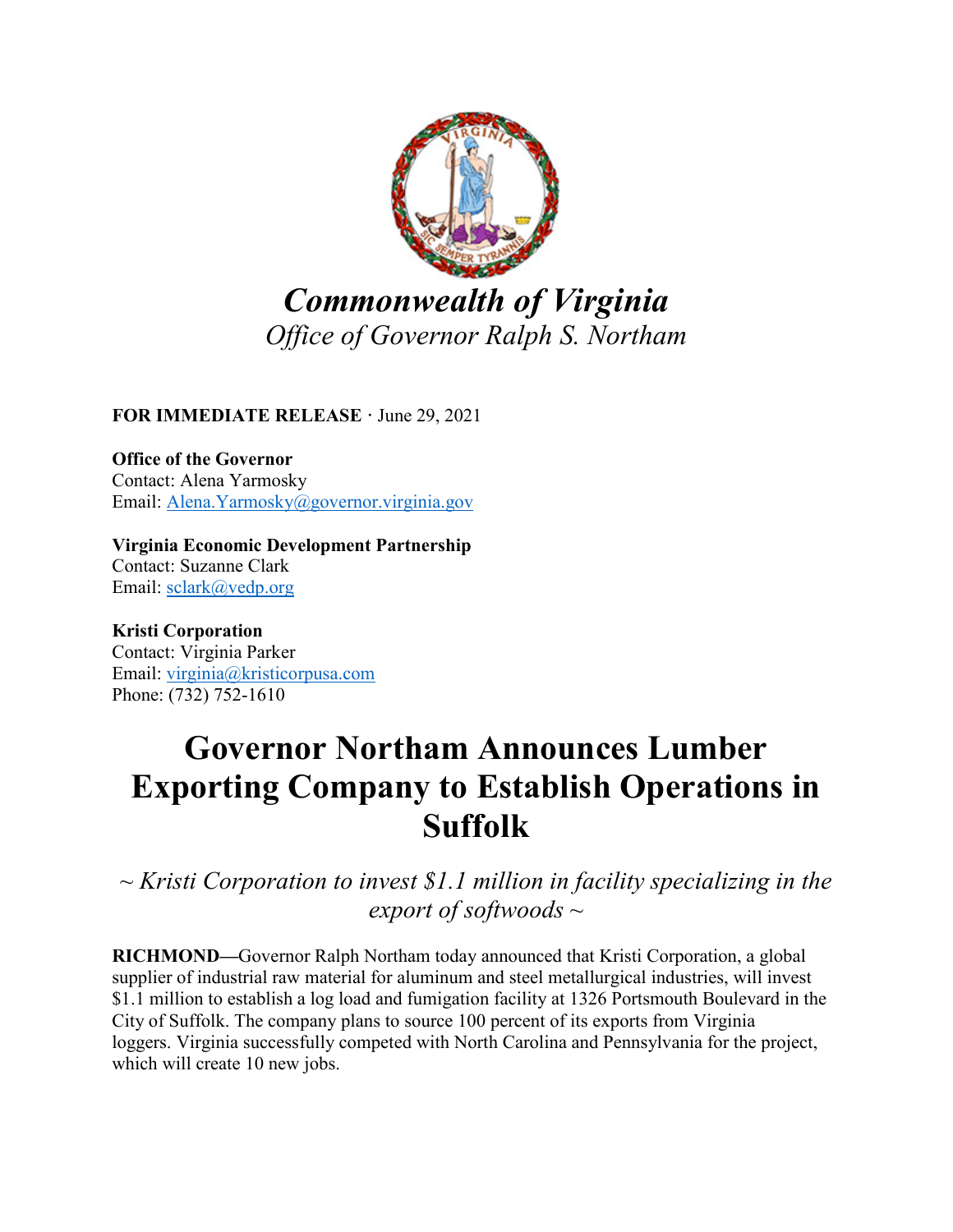"Once again, the world-class Port of Virginia and our skilled workforce enabled our Commonwealth to successfully compete for this new lumber exporting facility," **said Governor Northam**. "This project will benefit both the local economy and our forestry industry, and we look forward to partnering with Kristi Corporation as it grows in Suffolk."

Founded in 2005 and headquartered in Piscataway, New Jersey, Kristi Corporation started as a small scrap metal trading company that now has branches in Canada and India, along with representatives located across the globe. Today, the company has expanded beyond simple scrap metals and grown into a reliable supplier of industrial raw material for aluminum and steel metallurgical industries. Kristi Corp exports a variety of logs, lumber, and biomass from North America to countries worldwide.

"An abundant supply of raw material and exceptional logistics infrastructure make Virginia an ideal location for Kristi Corporation's growing business, and we are pleased to welcome the company to the Commonwealth," **said Secretary of Commerce and Trade Brian Ball**. "Suffolk's close proximity to The Port of Virginia and access to major interstates and rail lines will be important assets for Kristi Corporation as it expands its market reach."

"I am pleased that Kristi Corporation chose Suffolk to site its new log exporting facility," **said Secretary of Agriculture and Forestry Bettina Ring**. "Investments like this provide important forest product markets for landowners and new employment opportunities which continue to support forestry, Virginia's third-largest industry. I am delighted that the Commonwealth and the Virginia Department of Forestry were able to partner with the City of Suffolk to support this new venture."

"We were pleased to find a business-friendly atmosphere in Virginia and great support from the Virginia Department of Forestry for our project," **said Jeyapal Babu, CEO of Kristi Corporation**. "Access to a world-class port system and employees trained in heavy machinery operation were also big factors in determining this new venture."

The Virginia Economic Development Partnership worked with the City of Suffolk, the Virginia Department of Forestry, and The Port of Virginia to secure the project for Virginia and will support Kristi Corporation's job creation through the Virginia Jobs Investment Program (VJIP), which provides consultative services and funding to companies creating new jobs in order to support employee recruitment and training activities. As a business incentive supporting economic development, VJIP reduces the human resource costs of new and expanding companies. VJIP is state-funded, demonstrating Virginia's commitment to enhancing job opportunities for citizens.

"Kristi Corporation's strategic decision to locate its newest operation in Suffolk holds benefits for the company, the economies of Virginia, the City of Suffolk, and The Port of Virginia," **said Stephen A. Edwards, Virginia Port Authority CEO and Executive Director**. "The port will be Kristi Corp's international trade gateway, and we are ready to collaborate to leverage the world-class efficiency being generated at this 21st century port. We look forward to serving as the company's link to global markets for many years to come."